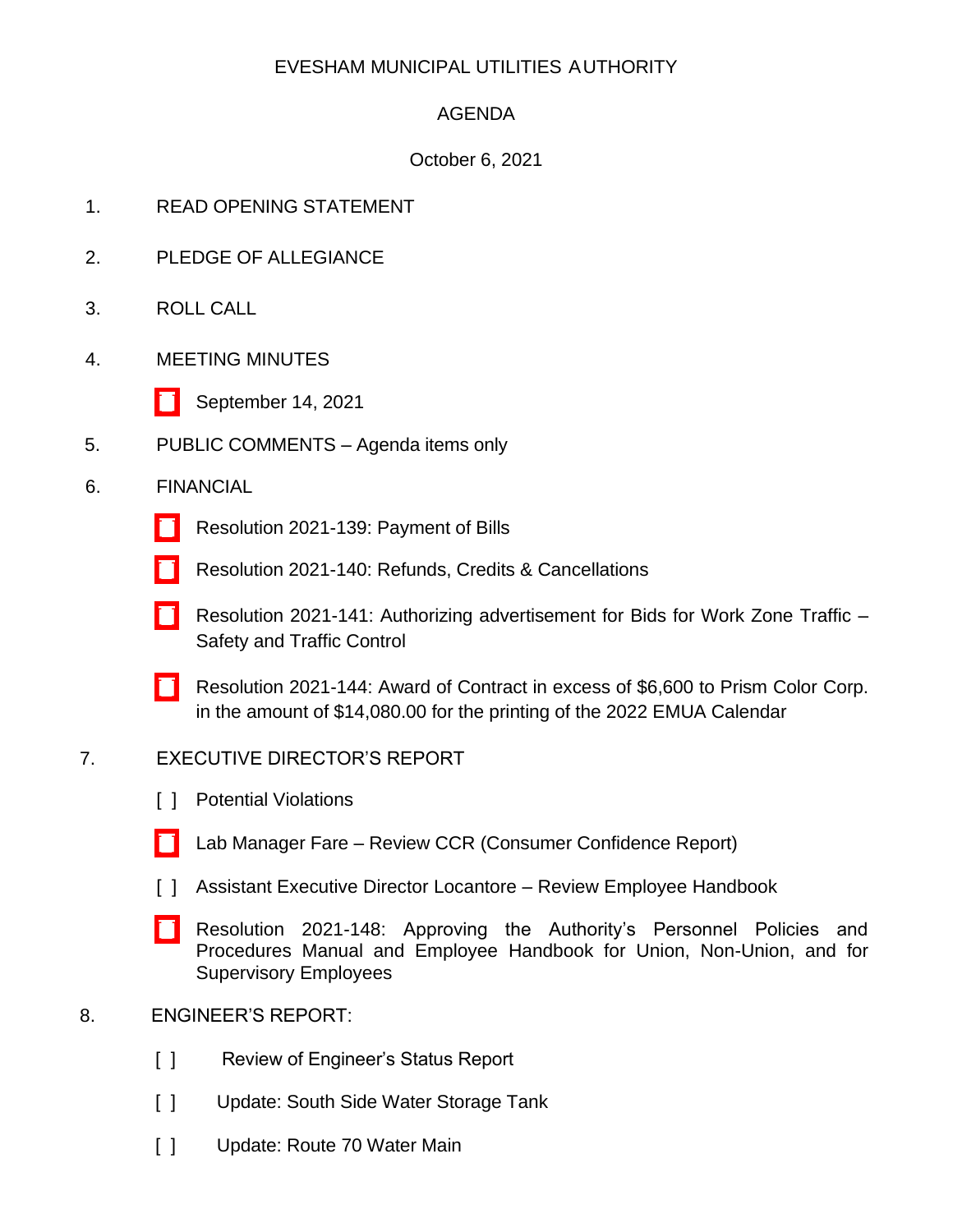- $[ ]$ Update: Route 70 Sewer Main
- $\Box$ Update: Elmwood WWTP Resiliency Improvements
- $[ ]$ Update: Heritage Village (Phase 2) Water Main Replacement
- $[ ]$ Update: Elmwood Storage Building
- $\lceil$   $\rceil$ Update: Elmwood Tertiary Filter Replacement
	- [\[ \]](http://www.eveshammua.com/wp-content/uploads/2021/10/Resolution-2021-143-Elmwood-Filter-Change-Order-for-Board.pdf) Resolution 2021-143: Approval of Change Order #2 in the amount \$32,560.33 to MBE Mark III Electric, Inc.
	- of
- [ ] Update: Well No. 7 Building
	- [ ] Resolution 2021-147: Award of Contract in excess of \$44,000 to Eagle Construction Services in the amount of \$1,949,514.00 for Well No. 7 Building \*\*\*TABLED\*\*\*
- [ ] Update: Greenbrook Drive Water Main Replacement
- [ ] Update: Defense Drive Water Main Replacement
- [ ] Update: North Cropwell Sewer Siphon
- [ ] Update: Kings Grant WWTP Internal Recycle Pipe
- [ ] Update: Kings Grant Effluent Force Main Replacement
- [ ] Update: Well No. 6 Re-drill

# **FINAL QUESTIONS FOR ENGINEER**

- 9. EXECUTIVE SESSION
	- [\[ \]](http://www.eveshammua.com/wp-content/uploads/2021/10/Resolution-2021-145-Executive-Session-.pdf) Resolution 2021-145: Executive Session Personnel & Contract matters
	- [\[ \]](http://www.eveshammua.com/wp-content/uploads/2021/10/Resolution-2021-149-Reorg-Plan-with-attachment.pdf) Resolution 2021-149: Approval of Reorganization Plan

### 10. GENERAL COUNSEL'S REPORT

- [\[ \]](http://www.eveshammua.com/wp-content/uploads/2021/10/Resolution-2021-142-BarnesNoble-re_authorize-execution-of-Deed-of-Easement.pdf) Resolution 2021-142: Authorizing Execution of Deed of Easement for Property located at Block 22.01, Lot 22 at 200 Route 70 (Barnes & Noble)
- [\[ \]](http://www.eveshammua.com/wp-content/uploads/2021/10/Resolution-2021-146-RTW-Payment-and-Voluntary-Debarment-Agr.-and-Mutual-Releases-4825-2875-8269.pdf) Resolution 2021-146: Authorizing Payment and Voluntary Debarment Agreement and Mutual Releases
- 11. PUBLIC COMMENT